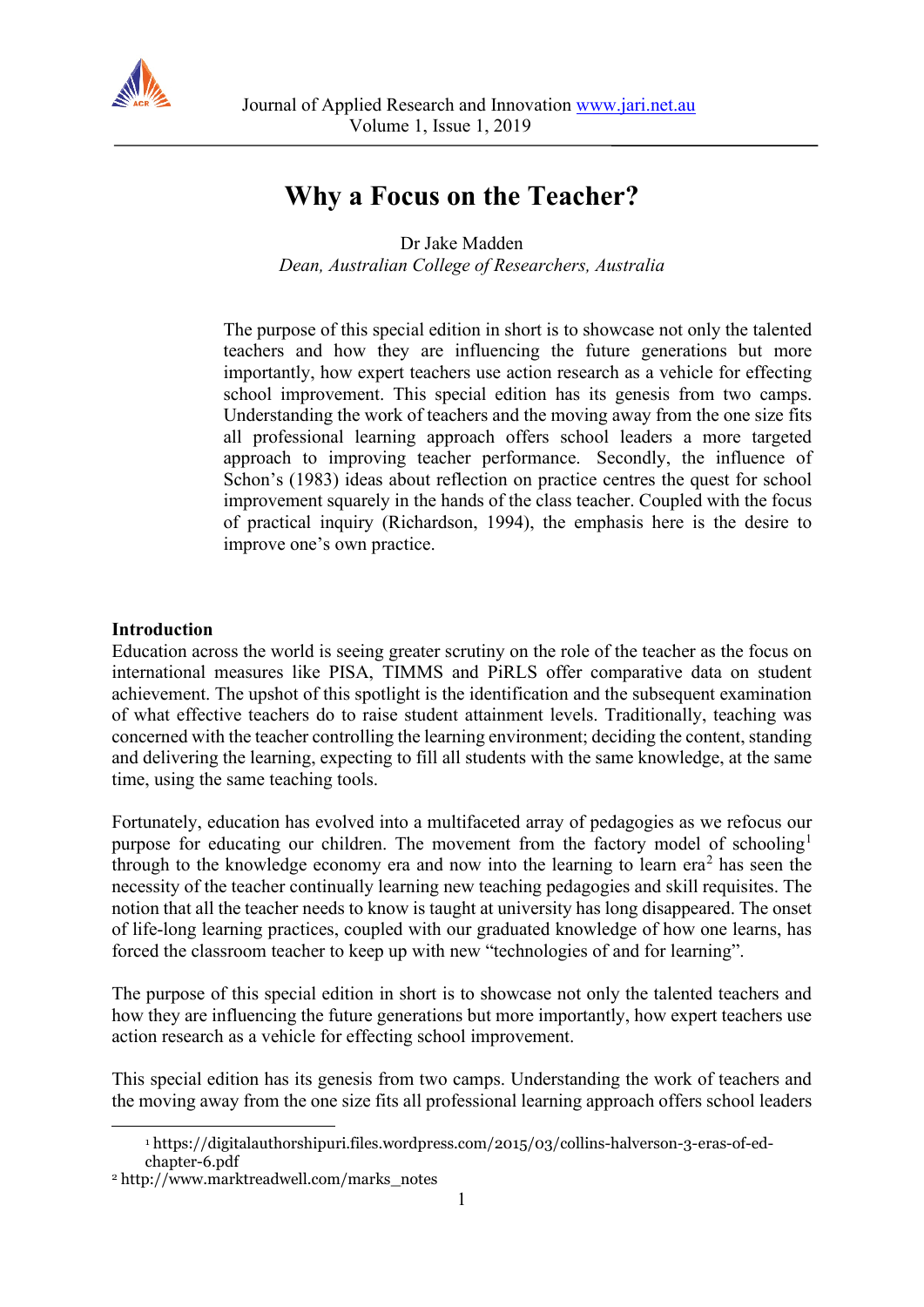

a more targeted approach to improving teacher performance. Secondly, the influence of Schon's (1983) ideas about reflection on practice centres the quest for school improvement squarely in the hands of the class teacher. Coupled with the focus of practical inquiry (Richardson, 1994), the emphasis here is the desire to improve one's own practice.

# **Towards Building an Outstanding School: Begin with the Teacher**

*"It is not the strongest of the species that survive, nor the most intelligent, but the one most responsive to change" Charles Darwin*

Intuitively we know that effective teachers can have a lasting impact upon the lives of their students. Teaching is a complex craft yet parents can quickly identify the teacher they want their child to be with each year. They can cite various reasons why particular teachers are more suited to teaching their child than others. Teachers are change agents for learning in their classrooms and must continually adapt to their school context and the students in their charge. Effective teachers (Strong, 2007) identifies several specific characteristics of teacher responsibilities and behaviors that contribute directly to effective teaching. These characteristics can be divided into the following categories:

- The teacher as a person  $s_{\text{sep}}$
- Classroom management and organization  $\overline{\mathbb{R}}_{\text{S}^p}$
- Organizing and orienting for instruction  $\frac{1}{25}$
- Implementing instruction  $\frac{1}{100}$
- Monitoring student progress and potential step
- Professionalism

There is now much written about the importance of the classroom teacher as the main agent of change and the key person that has the greatest impact upon student progress. Hattie (2012), through his substantive visible learning research concludes that the key to making a difference in student learning was making teaching and learning visible. This places the importance squarely on the shoulders of the classroom teacher. Supporting the work of Marzano, Marzano and Pickering (2003), providing clear strategies that effective teachers use to influence the learning process is Hattie's meta-analysis of the influences on learning (Hattie, 2008). How teachers decide on which strategies to use is dependent upon the quality of research into what is working and what is not in their classrooms.

Actively focusing on our own teaching practice leads the effective practitioner to teaching improvement when an action is implemented. This cycle of reflection, consideration of targeted instructional strategies to meet the learning needs of the students, implementation and evaluation of the teaching practice and then back to reflection is, (in itself), a form of action research.

Teachers engage in action based research daily in their classrooms. It is not a new phenomenon. Each day the classroom practitioner considers the evidence in front of him/her and then makes decisions and implements relevant actions. Whether grouping students or reflecting on assessment strategies or debating about the type of intervention strategies to us, the teacher is undertaking research.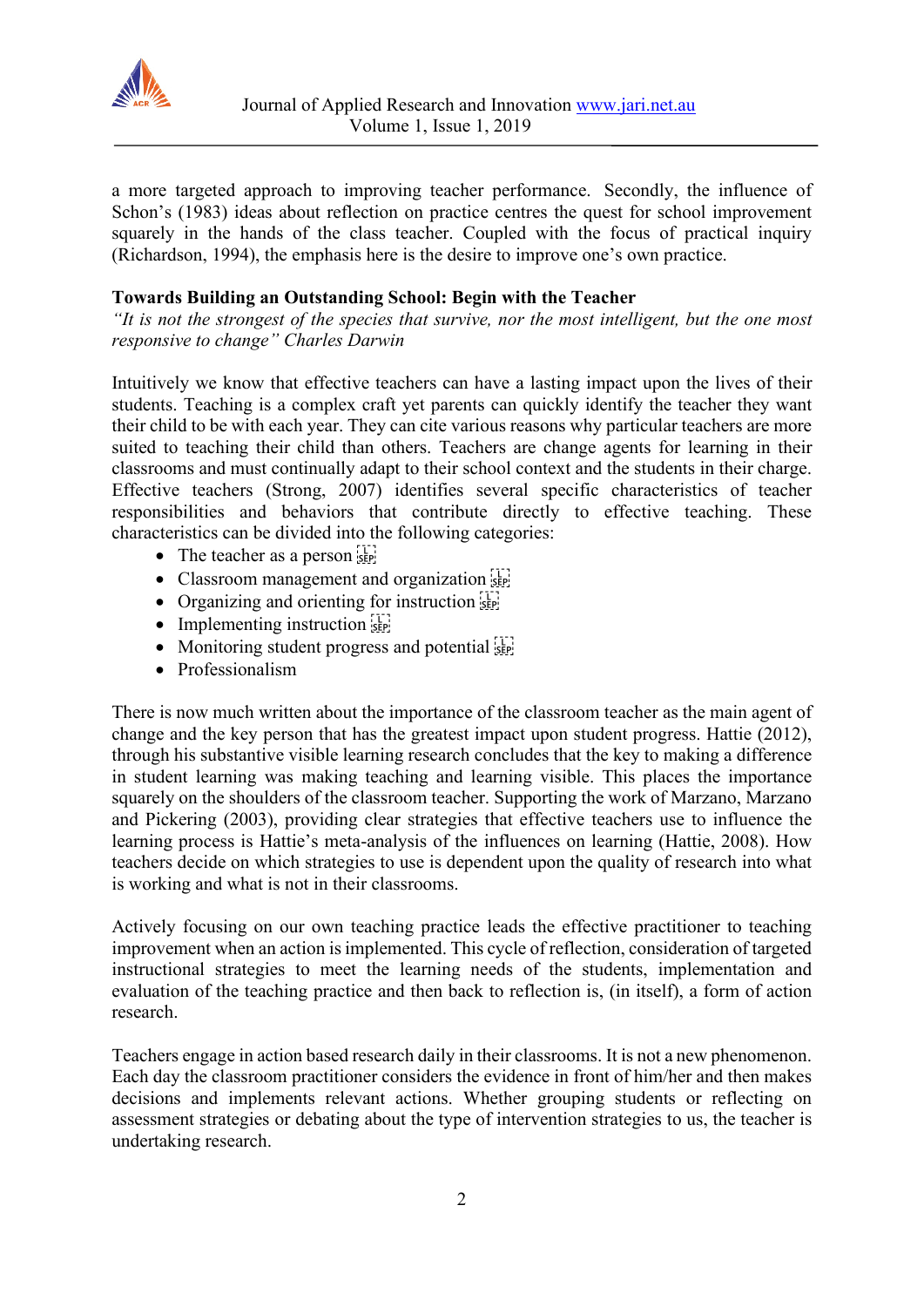

However, teachers should not just happen upon classroom based research. It should not be left to chance for teachers to stumble upon data to guide decision making. Teachers need to be collecting evidence with a purpose in mind. In short, they should be focused on improving student learning and they need to attend to it in a systematic way.

Literature is rich with illustrations of how teachers as researchers have positive impact upon both schooling and student outcomes (Kincheloe, 2012; Mertler, 2008). These include:

- Raising student attainment levels
- Improving teacher practice
- Increasing collaboration across the school
- Fostering innovation and creativity in teaching
- Building learning communities

Evolving from the notion of action research, the teacher researcher focuses on a problem to solve or on an aspect of teaching and learning they want to change. The establishment of a question is the starting point for the researcher. It is from there that the systematic collection of evidence begins. The answers to such questions leads the teacher to engage in a change process and once the cycle is initiated, supports the path to school improvement.

### **Teacher Leadership: The Hidden Key**

This new era for education (learning to learn) is founded on the expertise of the classroom teacher. As Hattie (2003) continually advocates, the teacher is the most important figure in raising student achievement in schools. Consequently, there is a need for teachers to take greater interest into how their performance in the classroom impacts upon student learning. Principals and school leaders alike advocate that a significant way to assess a teacher's effectiveness in the classroom is to critique their teaching performance. This includes not only what they do in the classroom but also the depth of progress their students make on achievement benchmarks.

At the heart of teacher leadership is the improvement of student learning. Reflecting upon and ultimately improving their own practice is a key feature of the teacher leader. Teacher leaders are at the forefront of coaching and mentoring other teachers. They are the vocal advocates for students and their families (Turner and Lynch, 2020; Madden et al, 2015).

As teacher leaders become more embedded in the school, the culture of the school begins to grow towards a wider collaborative enterprise. Teachers unconsciously begin working more collectively with their peers and focusing on student success. Teacher leaders are focused, determined and enthusiastic about creating the best conditions for learning.

### **Unpacking the Articles**

This special edition illustrates that all teachers can be leaders and intentionally conduct research in their classrooms. The articles in this special edition provide insight into how teachers critically reflect upon their craft and ultimately, contribute to whole of school improvement. In short, the flow of each article generally follows the simple six step research outline:

- 1. Identify problem/change to be studied.
- 2. Collect information from various sources and evaluate it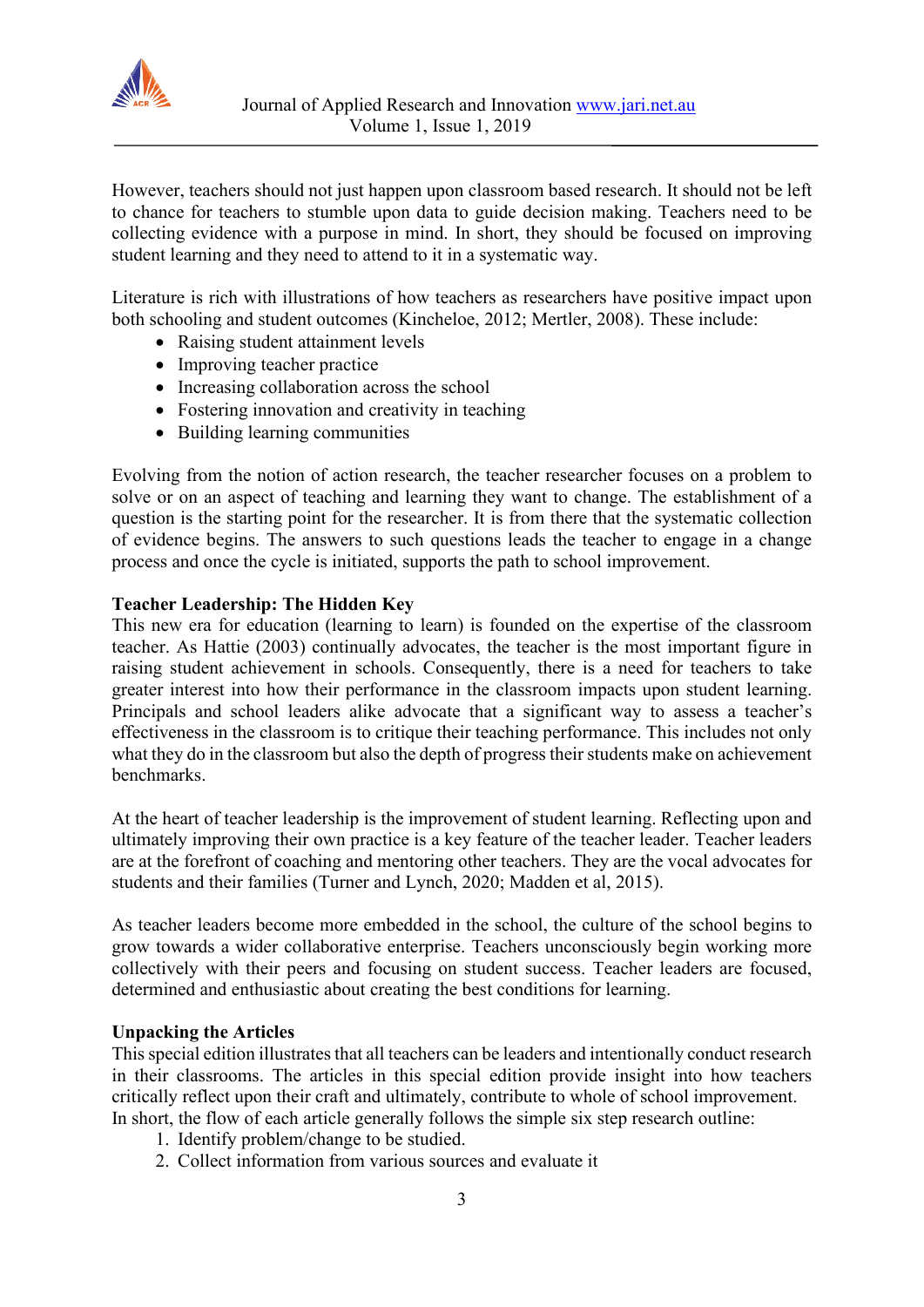

- 3. Configure a plan to address the issue.
- 4. Implement an intervention plan and collect ongoing data.
- 5. Continually analyze the data of the results of the intervention or change and make evaluations.
- 6. Implement a next step revised plan or intervention

Dr Maddens articles offers the school leader insight into four pillars for inculcating a positive staff culture. It sets up the foundations to allow teachers the freedom to inquire and reflect on their practice in setting the foundations for school improvement.

Bringing a whole of school framework to teaching and learning is the goal of all school leaders. Ambreen Mohammad's articles provides an inroad into the role of cooperative learning strategies and illustrates how the collaborative embedded professional development program can enhance a school's commitment to improved learning.

Asma Zaraf provides an outline of the process of how data can be used to inform teachers and in doing so, allow them to make informed decisions about student learning.

In Annie Madden's article the focus is on the role of the contemporary teacher librarian in supporting whole of school literacy programs. With the onset of the knowledge era and the progression into the learning to learn era, the engagement of the teacher librarian in meeting the learning needs of teachers as well as students is becoming a vital tool for schools striving to become outstanding.

Reem Rekieh unpacks the importance of not only assessment for learning but also analysing reading benchmarks to promote the coaching/mentoring of teachers in planning for intervention strategies. Using such a targeted approach has enhanced the literacy levels across the school. Tracey Cannon delves further into the early years of literacy learning with a report on the relationship between a creative writing strategy and students' self-assessments. Following this literacy pathway, Saiqa Zahoor reveals the road guided reading plays and the importance of matching reading texts to student reading and comprehension needs.

The complexities of teaching and learning within a bilingual environment are illuminated in the next few articles. Nassar looks at how students are supported when entering school with little or no English. This is followed by Jallad with an overview of a strategic framework for raising Arabic attainment and progress. On another level, Khantomani showcases how the link between school and home in a bilingual can be created through effective translation strategies.

Next, Hassan delves into how students can also be a vehicle for supporting school improvement practices through active engagement at the grassroots level. The focus of a student peer mediation program supports the notion of students leading students.

Knowing that effective teaching is strategically important to the learning process, Hastie et al. highlights how explicit instruction can be enhanced through the provision of a blended learning environment. The practicality of this article is explored further by Strydom where we understand the effect of virtual learning environments have in the second language classrooms.